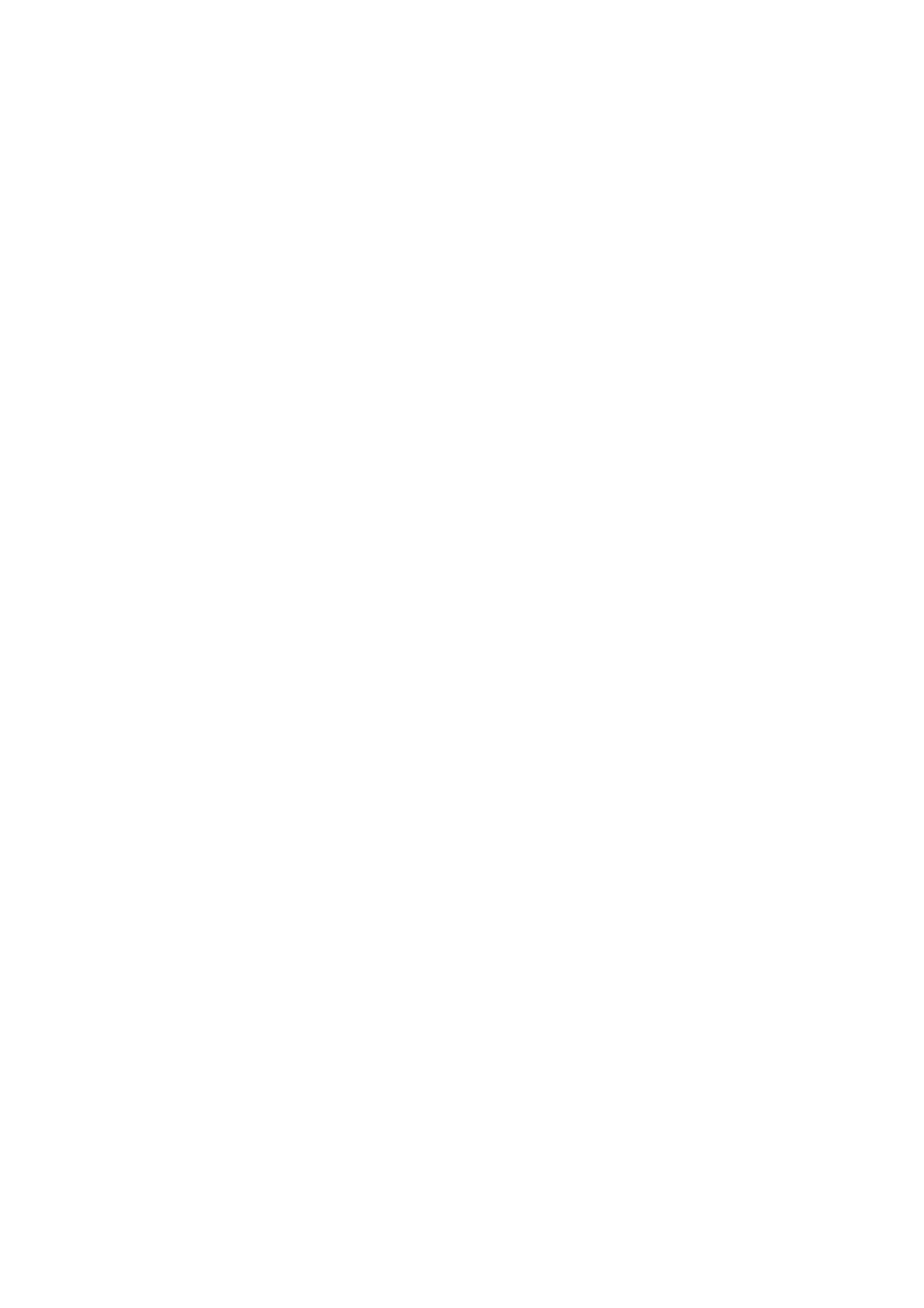# **Table of Contents**

| (III.) Some Theoretical Background: CUPS, PPDs, PostScript® and GhostScript1 |  |
|------------------------------------------------------------------------------|--|
|                                                                              |  |
|                                                                              |  |
|                                                                              |  |
|                                                                              |  |
|                                                                              |  |
|                                                                              |  |
|                                                                              |  |
|                                                                              |  |
|                                                                              |  |
|                                                                              |  |
|                                                                              |  |
| Why Specially Crafted PPDs are Now Useful Even For Non-PostScript® Printers6 |  |
|                                                                              |  |
|                                                                              |  |
|                                                                              |  |
|                                                                              |  |
|                                                                              |  |

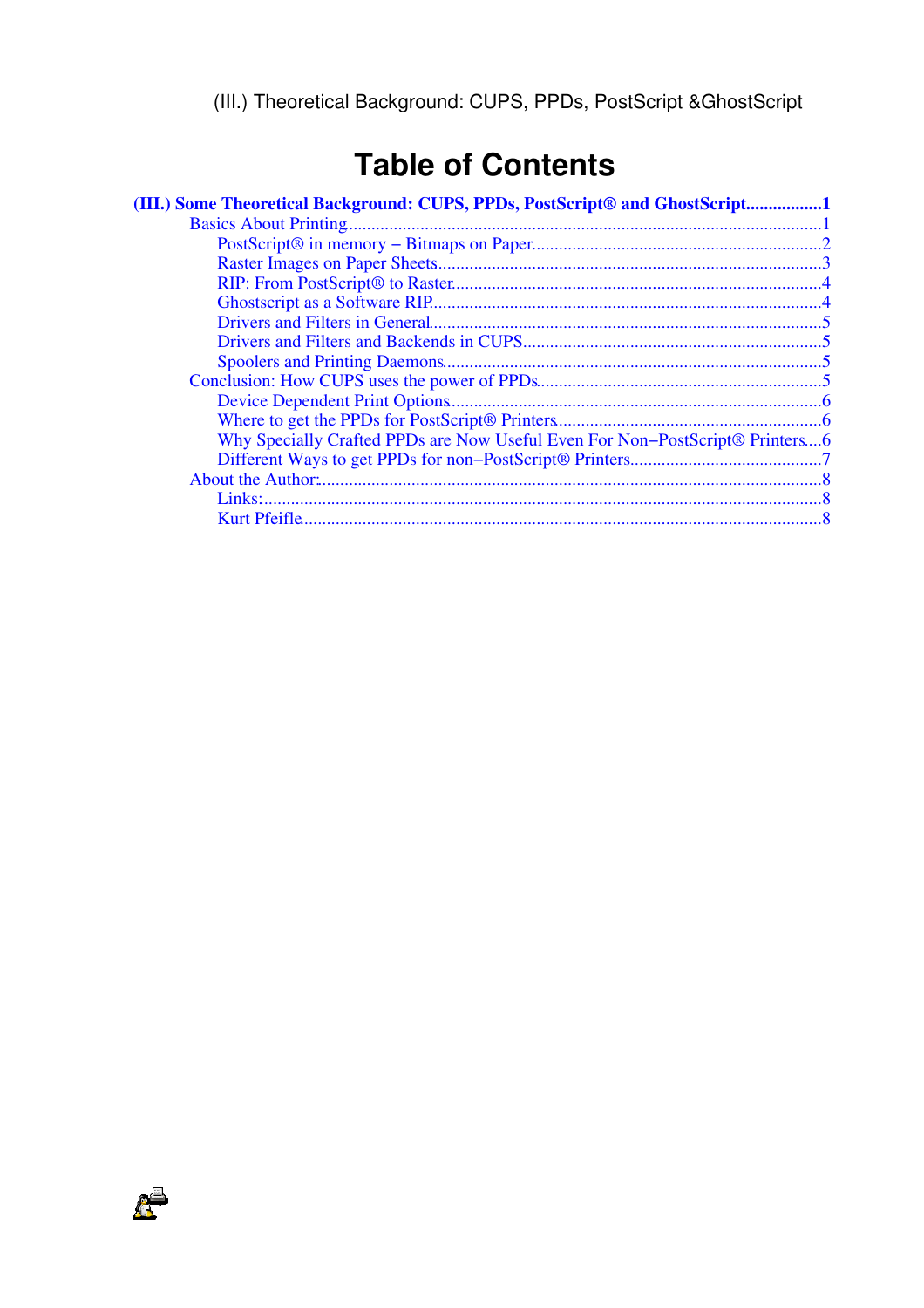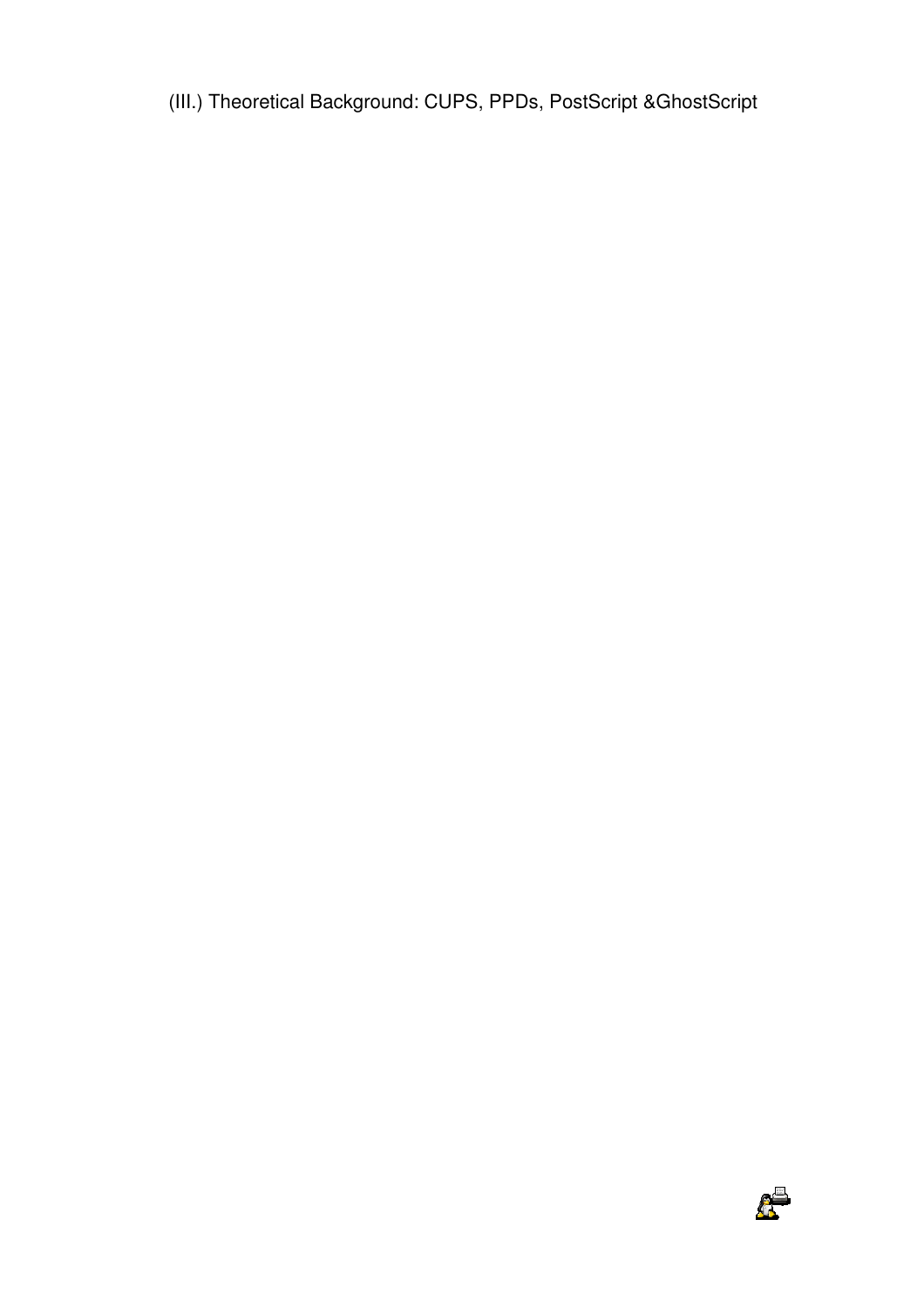<span id="page-4-0"></span>This chapter aims to give a bit of theoretical background to printing in general, and to CUPS especially.

## <span id="page-4-1"></span>**Basics About Printing**

Printing is one of the more complicated chapters in IT technology.

Earlier on in history, every developer of a program that was capable of spitting out printable output had to write his own printer drivers too. That was quite complicated, because different programs have different file formats. Even programs with the same usage, for example, word processors, often do not understand each others formats. So, there was no common interface to all printers, hence the programmers often supported only a few selected models.

A new device appearing on the market required the program authors to write a new driver if they wanted their program to support it. Also for manufacturers, it was impossible to make sure their device was supported by any program known to the world (although, there were far fewer than today.)

Having to support ten application programs and a dozen printers, meant a system administrator had to deal with 120 drivers. So the development of unified interfaces between programs and printers became an urgent need.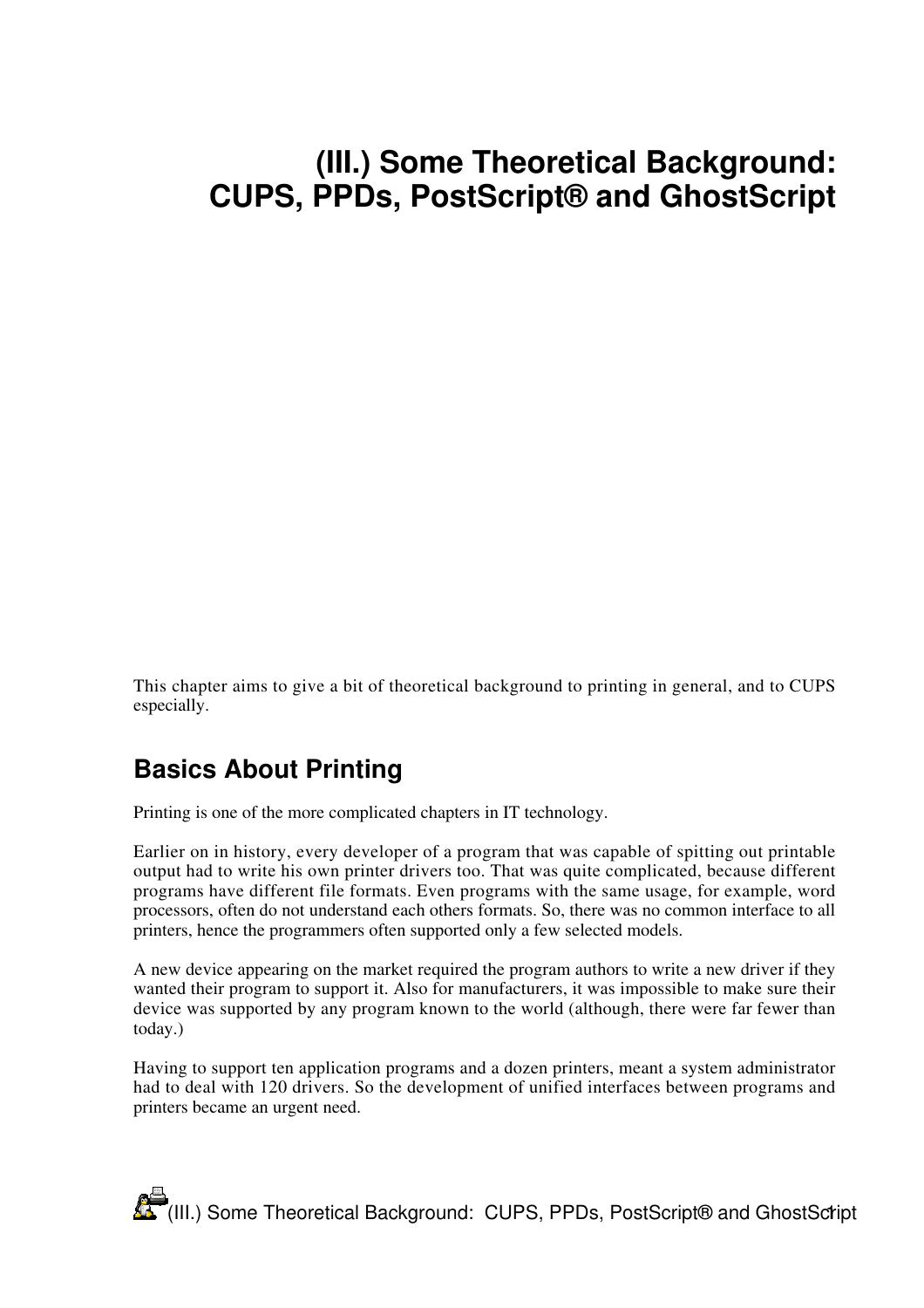The appearance of Page Description Languages, describing the graphical representation of ink and toner on sheets of paper (or other output devices, like monitors, photo typesetters, etc.) in a common way was a move that found a big gap.

One such development was PostScript® by Adobe. It meant that an application programmer could concentrate on making his program give out a PostScript® language description of his printable page, while printing device developers could focus on making their devices PostScript® literate.

Of course, there came, over time, the development of other description methods. The most important competitors to PostScript® were PCL (Print Control Language, from Hewlett−Packard®), ESC/P (from Epson) and GDI (Graphical Device Interface from Microsoft<sup>®</sup>).

The appearance of these page description languages eased life, and facilitated further development for everybody. Yet the fact that there still remained different, incompatible, and competing page description languages keeps life for users, administrators, developers and manufacturers difficult enough.

#### <span id="page-5-0"></span>**PostScript® in memory − Bitmaps on Paper**

PostScript® is most heavily used in professional printing environments such as PrePress and printing service industries. In the domains of UNIX® and Linux®, PostScript® is the pre−dominant standard as a PDL. Here, nearly every program generates a PostScript® representation of it's pages once you push the Print button. Let us look at a simple example of (hand−made) PostScript® code. The following listing describes two simple drawings:

#### **Example 1.0. PostScript® Code, handcrafted**

#### Listing: A Snippet of PostScript "Code"

| $\mathbf{1}$ | 8!PS             |               | % First 2 characters need to be '%!' (magic numbers).   |
|--------------|------------------|---------------|---------------------------------------------------------|
| $\mathbf{2}$ | % two boxes      |               | % '%' introduces comments. The virtual PS-pen is asked  |
| $\mathsf 3$  | 100 100 moveto   |               | % to move to coordinate (100,100), then draw a          |
| 4            | 0 50 rlineto     |               | % relative line 0 units to the right and 50 to the top, |
| 5            | 50 0 rlineto     |               | % go on with 50 to the right (0 to the top              |
| 6            | 0 -50 rlineto    |               | % now 50 units straight down,                           |
| 7            | closepath        |               | % close the "path",                                     |
| $\,8\,$      | .7 setgray       |               | % switch to 70% gray value for the color to use and     |
| 9            | f11              |               | % fill the box with this color                          |
| 10           | $\frac{8}{3}$    |               | % First box is finished; next figure                    |
| 11           | 160 100 moveto   |               | % is constructed in an analogous way.,                  |
| 12           | 0 60 rlineto     |               | % but this time not just with horizontal                |
| 13           | 45 10 rlineto    |               | % and vertical lines, but also with lopsided ones       |
| 14           | $0 - 40$ rlineto |               | % (yes, 20% in PostScript stands for a more             |
| 15           | closepath        |               | % dark value than 70%).                                 |
| 16           | .2 setgray       | $\frac{6}{5}$ |                                                         |
| 17           | fill             |               | % The closing command "showpage" tells                  |
| 18           | showpage         |               | % the printer to eject the page                         |
|              |                  |               |                                                         |

This tells the imaginary PostScript® pen to draw a path of a certain shape, and then fill it with different shades of gray. The first part translates into more comprehensive English as Go to

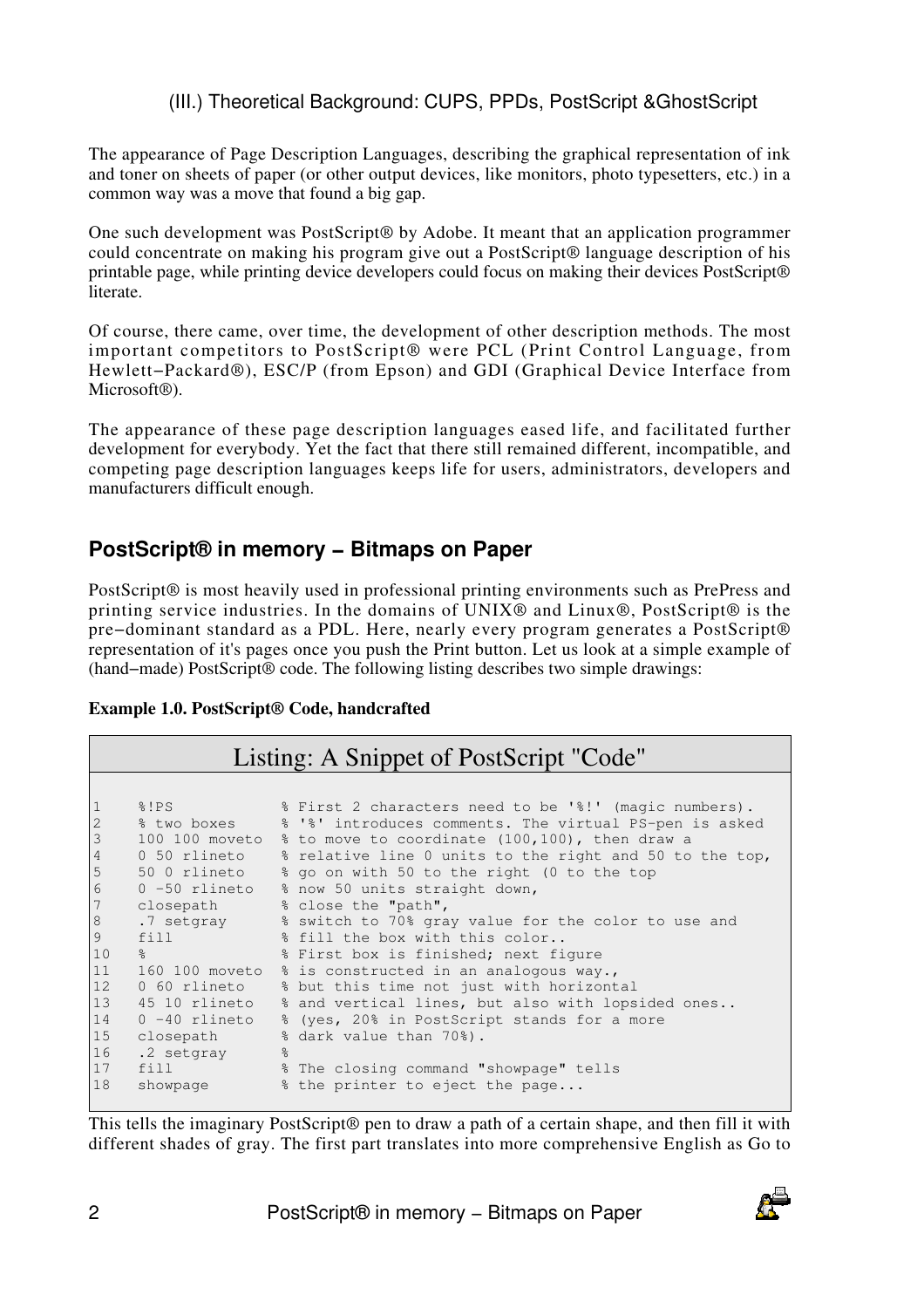coordinate (100,100), draw a line with length 50 upward; then one from there to the right, then down again, and finally close this part.Now take a paint of 70% gray, and use it to fill the drawn shape.

#### **Example 1.1. PostScript® Code, less readable**

### Listing: A Snippet of PostScript "Code", as written by many PostScript−generating programs...

```
 %!PS 
100 100 moveto 0 50 rlineto 50 0 rlineto 0 −50 rlineto closepath 
.7 setgray fill 160 100 moveto 0 60 rlineto 45 10 rlineto 0 −40 rlineto 
closepath .2 setgray fill 
showpage
```
This is the same PostScript code, but written in a much less readable way. This is how often PostScript drivers or other PostSript−generating programs would write it. It still is completely "legal" code....

Beneath is the picture which would be drawn by "Ghostview" on screen or printed by a printer on paper after its PostScript interpreter had rendered it into a raster image:

#### **Example 1.2. Rendered PostScript®**



Of course, PostScript® can be much more complicated than this simplistic example. It is a fully fledged programming language with many different operators and functions. You may even write PostScript® programs to compute the value of Pi, format a harddisk or write to a file. The main value and strength of PostScript® however lays in the field to describe the layout of graphical objects on a page: it also can scale, mirror, translate, transform, rotate and distort everything you can imagine on a piece of paper −− such as letters in different font representations, figures, shapes, shades, colors, lines, dots, raster...

A PostScript® file is a representation of one or more to−be−printed pages in a relatively abstract way. Ideally, it is meant to describe the pages in an device−independent way. PostScript® is not directly visible'; it only lives on the hard disks and in RAM memory as a coded representation of future printouts.

### <span id="page-6-0"></span>**Raster Images on Paper Sheets**

What you see on a piece of paper is nearly always a raster image. Even if your brain suggests to you that your eyes see a line: take a good magnifying glass and you will discover lots of small dots... (One example to the contrary are sheets that have been drawn by pen plotters). And that is the only thing what the marking engines of todays printers can put on paper: simple dots of

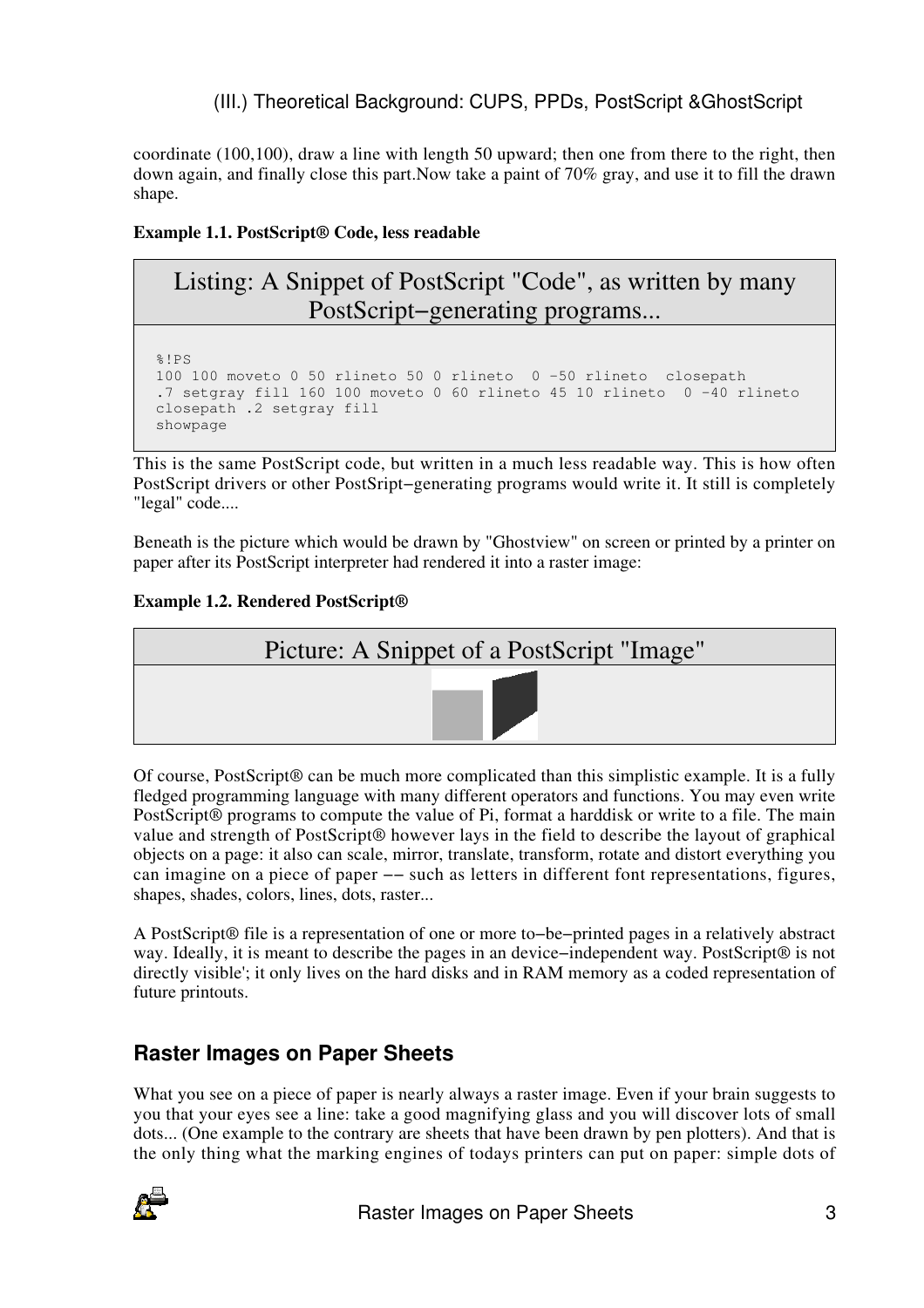different colors, size, resolution to make up a complete page image composed of different bitmap patterns.

Different printers need the raster image prepared in different ways. Thinking about an inkjet device: depending on its resolution, the number of used inks (the very good ones need different 7 inks, while a cheaper one might have use 3), the number of available jets (some print heads have more than 100!) spitting out ink simultaneously, the dithering algorithm used, and many other things, the final raster format and transfer order to the marking engine is heavily dependent on the exact model used.

Back in the early life of the Line Printer Daemon, printers were machines that hammered rows of ASCII text mechanically onto long media, folded as a zig−zag paper snake, drawn from cardboard boxes beneath the table... What a difference from today!

#### <span id="page-7-0"></span>**RIP: From PostScript® to Raster**

Before the final raster images are put on paper cut−sheets, they have to be calculated somehow out of their abstract PostScript® representation. This is a very computing–intensive process. It is called the Raster Imaging Process, more commonly RIP).

With PostScript<sup>®</sup> printers the RIP-ping is taken care of by the device itself. You just send to it the PostScript® file. The Raster Imaging Processor (also called the RIP) inside the printer is responsible (and specialized) to fullfill quite well this task of interpreting the PostScript®−page descriptions and put the raster image on paper.

Smaller PostScript® devices have a hardware−RIP built in; it is cast in silicon, on a special chip. Big professional printers often have their RIP implemented as a software−RIP inside a dedicated fast UNIX® run computer, often a Sun SPARC Solaris or a SGI IRIX® machine.

### <span id="page-7-1"></span>**Ghostscript as a Software RIP**

But what happens, if you are not lucky enough to have a PostScript<sup>®</sup> printer available?

You need to do the RIP−ing before you send the print data the marking engine. You need to digest the PostScript® generated by your application on the host machine (the print client) itself. You need to know how the exact raster format of the target printers' marking engine must be composed.

In other words, as you can't rely on the printer to understand and interpret the PostScript® itself, the issue becomes quite a bit more complicated. You need software that tries to solve for you the issues involved.

This is exactly what the omnipresent Ghostscript package is doing for many Linux®, \*BSD and other UNIX® boxes that need to print to non−PostScript® printers: Ghostscript is a PostScript® interpreter, a software RIP capable to run a lot of different devices.

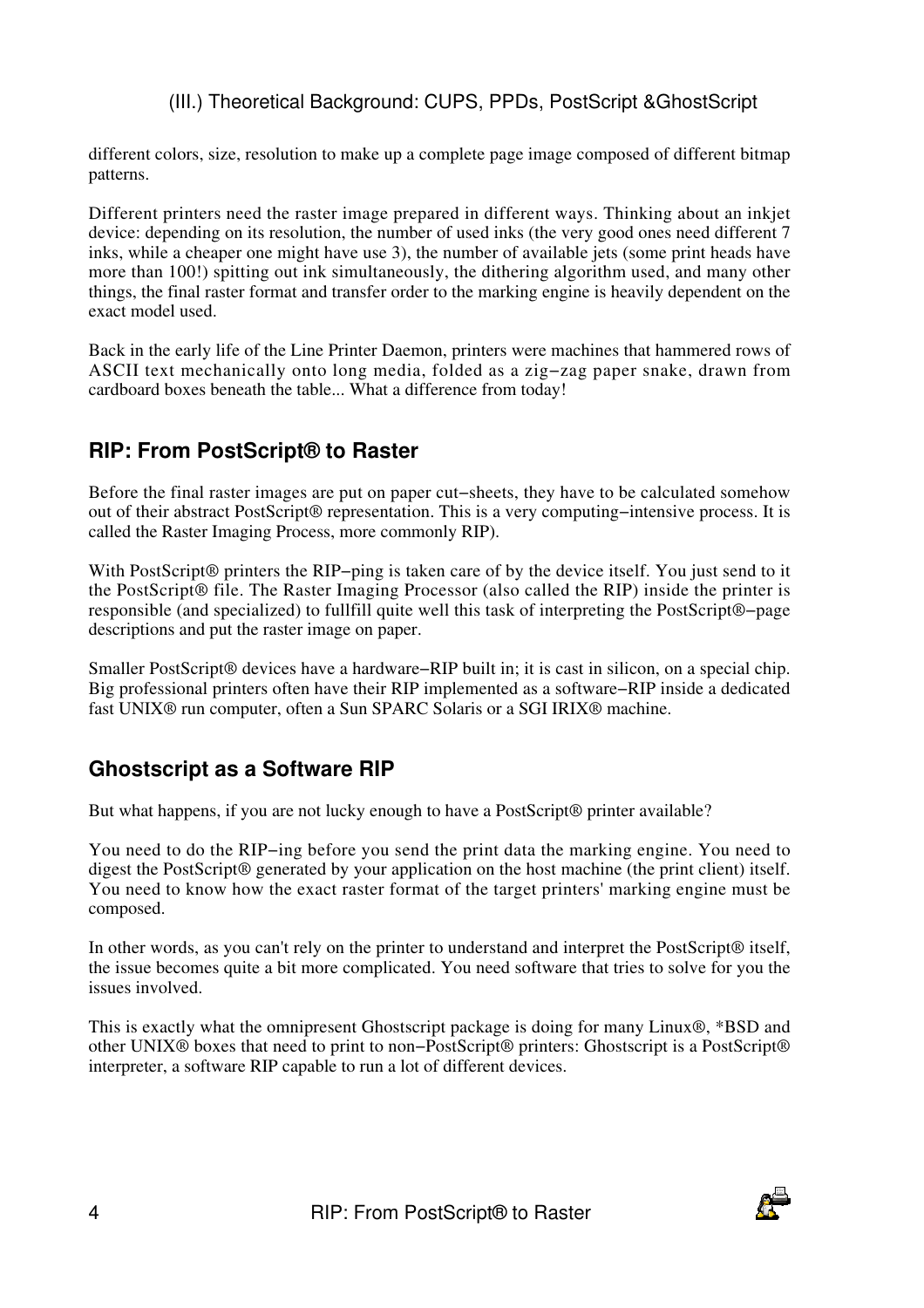### <span id="page-8-0"></span>**Drivers and Filters in General**

To produce rasterized bitmaps from PostScript® input, the concept of filters is used by Ghostscript. There are many different filters in Ghostscript, some of them specialized for a certain model of printer. Ghostscript filterspecialized in devices have often been developed without the consent or support of the manufacturer concerned. Without access to the specifications and documentation, it was a very painstaking process to reverse engineer protocols and data formats.

Not all Ghostscript filters work evenly well for their printers. Yet, some of the newer ones, like the stp Filter of the Gimp Print project, produce excellent results leading to photographic quality on a par or even superior to their Microsoft® Windows® driver counterparts.

PostScript® is what most application programs produce for printing in UNIX® and Linux®. Filters are the true workhorses of any printing system there. Essentially they produce the right bitmaps from any PostScript® input for non−PostScript® target engines.

#### <span id="page-8-1"></span>**Drivers and Filters and Backends in CUPS**

CUPS up to 1.1.14 used its own filters, though the filtering system was based on Ghostscript. Namely the pstoraster was directly derived from Ghostscript code. CUPS had re−organized and streamlined the whole mechanics of this legacy code and organized it into a few clear and distinct modules. The CUPS pstoraster filter was working out−of the−box. It was working independently from any Ghostscript which might or might not have been installed on the system.

From CUPS 1.1.15 this has changed. CUPS now relies on a Ghostscript version, that needs a "cups" device (−sDEVICE=cups"). ESP Ghostscript 7.05 provides this. GNU Ghostscript needs a special patch to the source code and a re−compilation to work for CUPS. ESP Ghostscrpt therefor is the preferred distribution. In its version 7.05.4 it contains exactly 300 supported "devices" (compare this to stock GNU Ghostscript with 181 devices!).

### <span id="page-8-2"></span>**Spoolers and Printing Daemons**

Besides the heavy part of the filtering task to generate a print−ready bitmap, any printing software needs to use a SPOOLing mechanism: this is to line up different jobs from different users for different printers and different filters and send them accordingly to the destinations. The printing daemon takes care of all this.

This daemon is keeping the house in order: it is also responsible for the job control: users should be allowed to cancel, stop, restart etc. their jobs (but not other peoples's jobs) and so on.

## <span id="page-8-3"></span>**Conclusion: How CUPS uses the power of PPDs**

Now that you know how a PostScript® language file (which describes the page layout in a largely device independent way) is traveling to become transformed into a Raster Image, you might ask: Well, there are different kinds of raster output devices: first they differ in their resolution; then

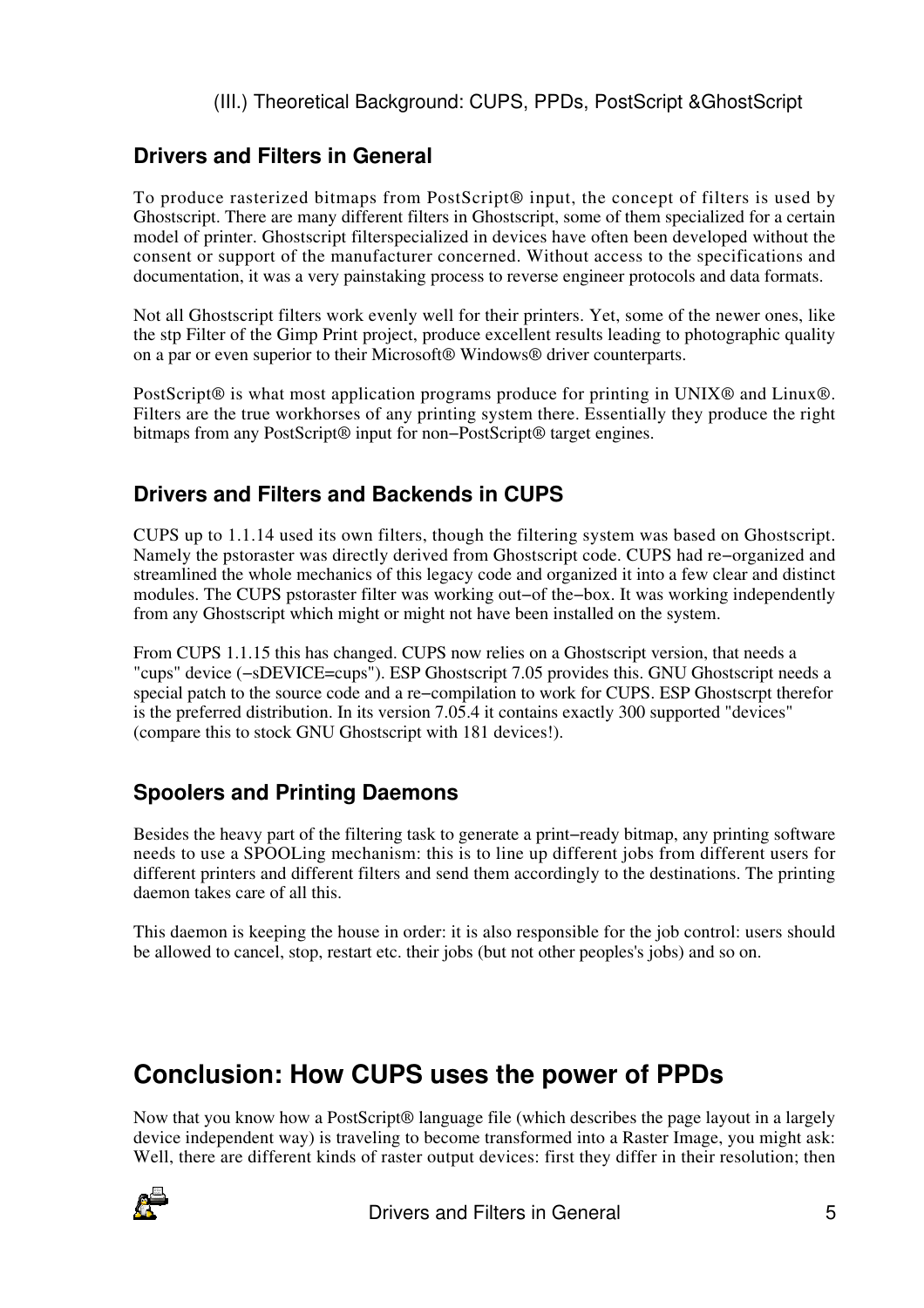there are the different paper sizes; it goes on with many finishing options (duplex prints, pamphlets, punched and stapled output with different sheets of colored paper being drawn from different trays, etc.). How does this fit into our model of device−independent PostScript®?

The answer comes with so called PostScript® Printer Description (PPD files. A PPD describes all the device dependent features which can be utilized by a certain printer model. It also contains the coded commands that must be used to call certain features of the device. But PPDs are no closed book, they are simple ASCII text files.

PPDs were invented by Adobe to make it easy for manufacturers to implement their own features into PostScript<sup>®</sup> printers, and at the same time retain a standard way of doing so. PPDs are well documented and described by Adobe. Their specification is a de−facto open standard.

#### <span id="page-9-0"></span>**Device Dependent Print Options**

Remember, advanced PostScript<sup>®</sup> printing originally was developed for use on Microsoft<sup>®</sup> Windows® and Apple Mac® systems only. For a long time all the feature rich printing on modern devices was just unavailable for Linux® and UNIX®. CUPS changes this decisively. CUPS is very intimated with PPDs, and therefor existing PPDs can be utilized to the full by all systems powered by CUPS.

Via PPDs, printer manufacturers were able to insert device−specific hardware features into their products, for things such as duplexing, stapling, punching, finishing etc.. The printer drivers load this PPD just like an additional configuration file. Thus the printer driver learns about the available device options and how to call them; the driver also shows them in a GUI to the user. Through this mechanism you still are able to print device−independent PostScript® page description language files and specify device−dependent finishing options on top, which are added to the application−produced PostScript®.

#### <span id="page-9-1"></span>**Where to get the PPDs for PostScript® Printers**

PPDs originally were not used routinely in UNIX® and Linux® systems. The vendors providing those PPDs never intended them for other than the originally supported operating systems, Microsoft® Windows® and Mac® operating system. Through it's brilliant move to fully support and utilize the existing PPD specification, CUPS now gives the power to use all features of modern printers to users of Linux® and Linux®−like systems. KDEPrint makes it's usage even more comfortable than the CUPS developers ever dreamt of.

CUPS can use original Windows® PPDs, distributed by the vendors in the case of PostScript® printers. Those normally don't cost any money, and they can be grabbed from any Windows® computer with an installed PostScript® driver for the model concerned, or from the disks provided with the printer. There are also several places on the web to download them.

#### <span id="page-9-2"></span>**Why Specially Crafted PPDs are Now Useful Even For Non−PostScript® Printers**

Now you know how PostScript®−Printers can use PPDs. But what about non−PostScript® printers? CUPS has done a very good trick: by using the same format and data structure as the

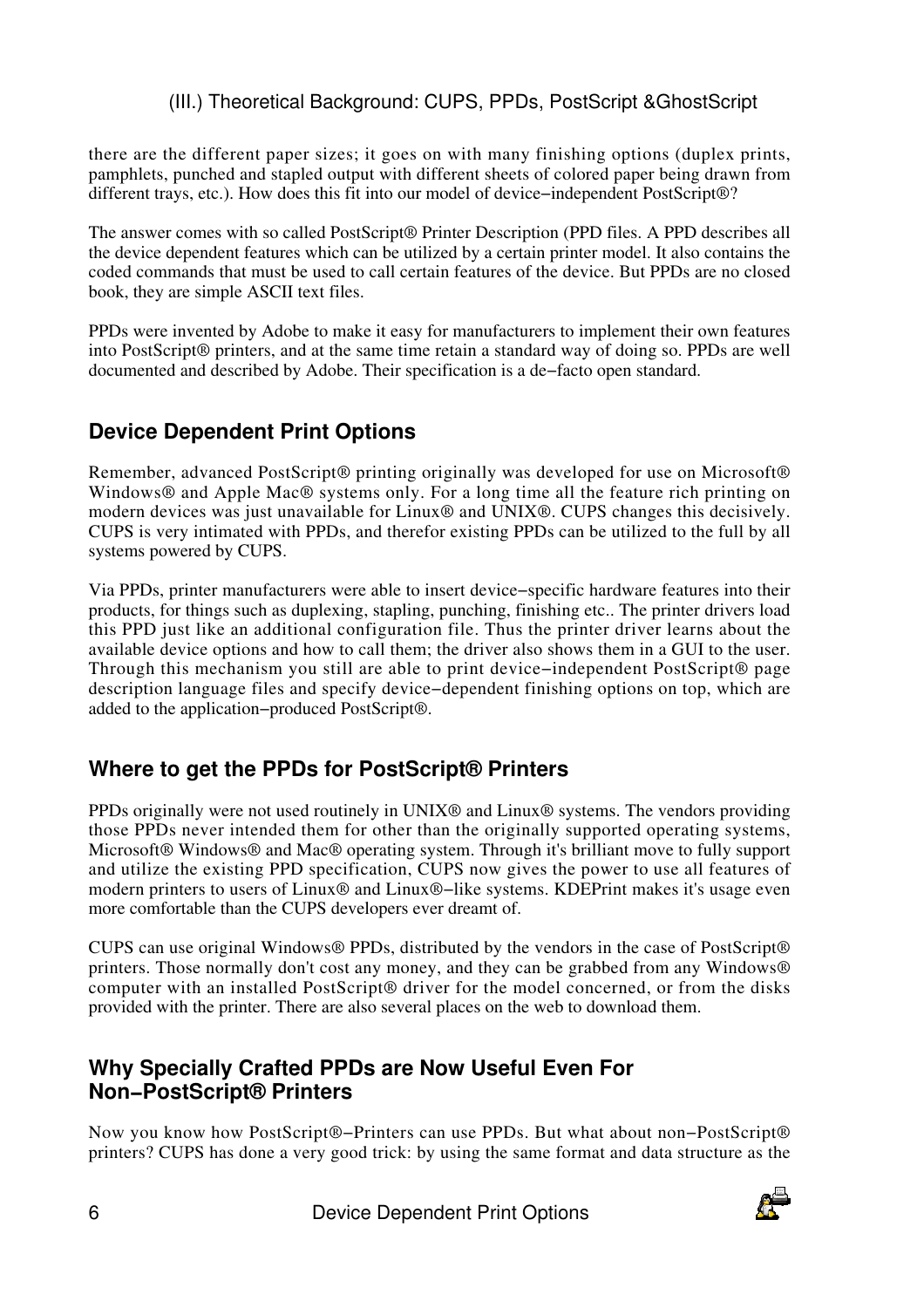PostScript® Printer Descriptions (PPDs) in the PostScript® world, it can describe the available print job options for non−PostScript® printers just the same. For its own special purposes CUPS just added a few special options (namely the line which defines the filter to be used for further processing of the PostScript® file).

So, the developers could use the same software engine to parse the Printer Description Files for available options for all sorts of printers. Of course the CUPS developers could not rely on the non−PostScript® hardware manufacturers to suddenly develop PPDs. They had to do the difficult start themselves and write them from scratch. More than 1000 of these are available through the commercial version of CUPS, called ESP PrintPro.

Meanwhile there are a lot of CUPS−specific PPDs available. Even now those are in most cases not originating from the printer manufacturers, but from Free software developers. The CUPS folks proofed it, and others followed suit: where Linux® and UNIX® printing one or two years ago still was a kludge, it is now able to support a big range of printers, including 7−color inkjets capable of pushing them to Photo Quality output.

## <span id="page-10-0"></span>**Different Ways to get PPDs for non−PostScript® Printers**

You can get PPDs to be used with CUPS and non−PostScript® printers from different areas in the Web:

- first, there is the repository at [www.linuxprinting.o](http://www.linuxprinting.org)rg, which lets you generate a CUPS−O−Matic−PPD online for any printer that had been supported by traditional Ghostscript printing already. This helps you to switch over to CUPS with little effort, if you wish so. If your printer was doing well with the traditional way of Ghostscript printing, take CUPS−O−Matic to plug your driver into th e CUPS system and you'll have the best of both worlds.
- second, there are CUPS−PPDs for the more than 120 printer models, which are driven by the new universal stp driver. stp (stood originally for Stylus Photo) is now developed by the gimp−print project; it was started by Mike Sweet, the leading CUPS developer and is now available through gimp–print.sourceforge.net. This driver prints real Photo quality on many modern inkjets and can be configured to make 120 CUPS−PPDs along its own compilation. HP® Laser− and DeskJet, Epson® Stylus and Photo Color models as well as some Canon® and Lexmark® are covered.
- third, there is the commercial extension to CUPS from the CUPS developers themselves: it is called ESP PrintPro and comes with more than 2.300 printer drivers. There are even improved imagetoraster and pstoraster filters included.

CUPS makes it really easy for manufacturers to start supporting Linux® and UNIX® printing for their models at reasonably low cost. The modular framework of CUPS facilitates to plug in any filter (=driver) with minimal effort and to access and utilize the whole printing framework that CUPS is creating.

Read more about the CUPS features in the available CUPS documentation at [http://www.cups.org/documentation.htm](http://www.cups.org/documentation.html)l and [http://www.danka.de/printpro/faq.htm](http://wwww.danka.de/printpro/faq.html)l. Also at [http://www.linuxprinting.or](http://www.linuxprinting.org/)g/ is a universal repository for all issues related to Linux<sup>®</sup> and UNIX® printing.